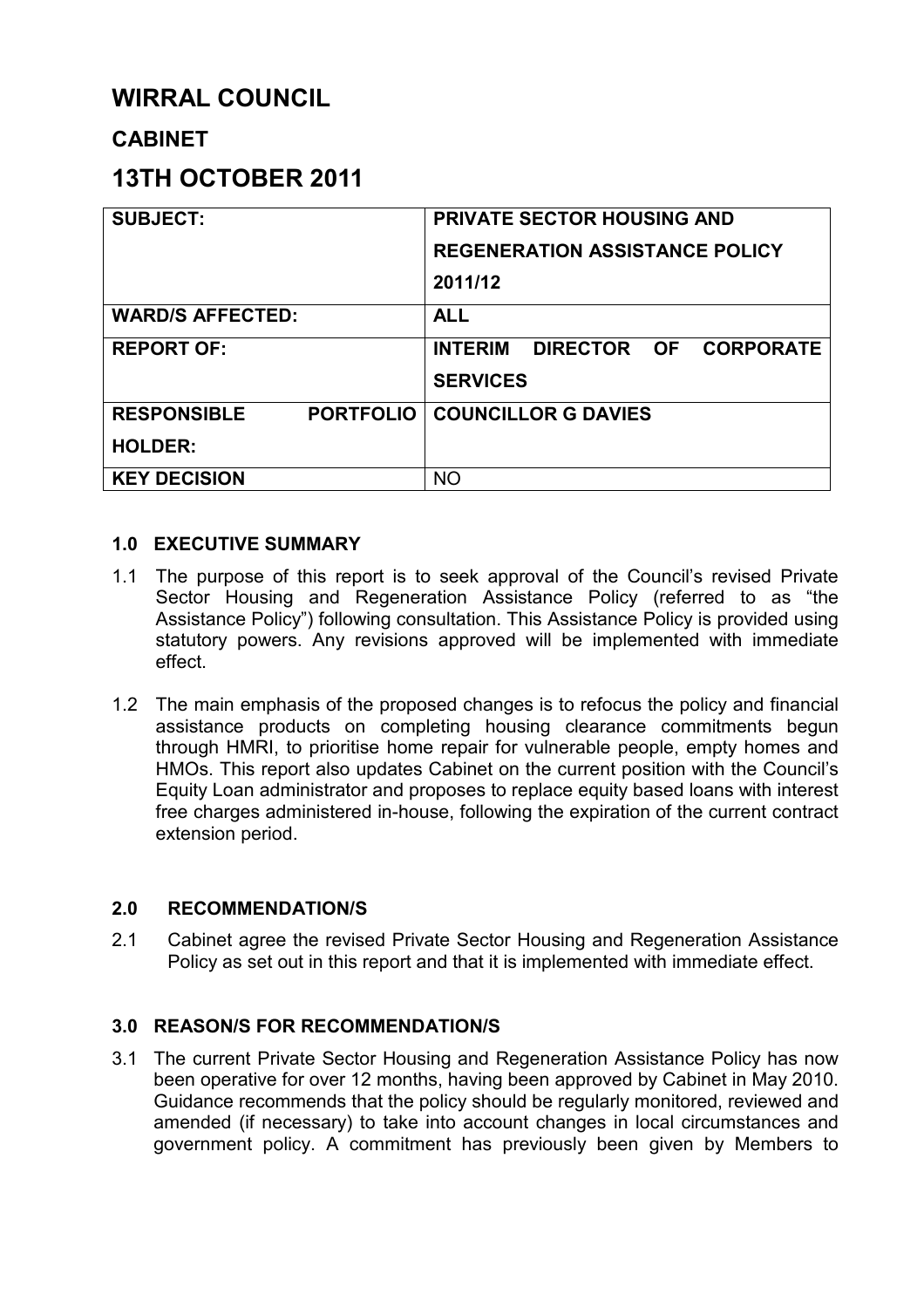review the policy on an annual basis and the revised policy has recently been the subject of a public consultation exercise.

- 3.2 The contract for ART Homes Ltd to act as the Council's loan administrator in relation to the provision of Equity Relocation Loans and Equity Loans for Renewal was due to cease on 31st March 2011. With the agreement with ART Homes Ltd, Liverpool City Council and Sefton Council, this was extended for a further 6 months. This extension period has now expired and it is proposed to replace equity based loans with interest free charges administered in-house. This action is proposed due to the anticipated reduction in the number of loans being approved into the future.
- 3.3 The proposed introduction of fee charges relating to assistance to support property repair work and the gradual repayment of existing loans over time will generate an income. Approval is needed to recycle this income to support future assistance provided through the Assistance Policy.

#### **4.0 BACKGROUND AND KEY ISSUES**

- 4.1 The Regulatory Reform (Housing Assistance) (England and Wales) Order 2002 (referred to as the RRO in this report) gave Local Authorities the power to provide assistance to improve living conditions in their area. This assistance can be provided in any form and can include such things as advice about property improvements and financial assistance in the form of grants and/or loans. This power cannot be used unless a policy for the provision of such assistance has been adopted. Once adopted, the policy should be monitored, reviewed and amended (if necessary) to take into account changes in local circumstances and government policy. In this way, the policy should evolve over time to meet the needs and aspirations of Wirral residents. Any significant changes should be subject to consultation prior to being adopted and the public should be notified about the revised policy. In addition to the RRO, Part 1 of the Local Government Act 2000 allows Local Authorities to give financial assistance to any person in order to promote the economic, social and environmental well being of an area. This power supports the use of products aimed at non-residential interests involved in regeneration activity connected with housing schemes. Related products involving non-housing interests are also included in Wirral's policy.
- 4.2 On 27th of May 2010, Cabinet agreed to adopt the current Assistance Policy which details a range of assistance to support property owners. This assistance has been used to benefit residents and property owners throughout the borough and particularly those involved in the former Housing Market Renewal Initiative programme.
- 4.3 The current Assistance Policy introduced a number of new forms of local assistance, including a new Business Movers Support Service, provided by Invest Wirral, a small Empty Property Grant to encourage owners of empty properties to bring them back into use, the ability to respond quickly to secure funding opportunities in relation to carbon reduction measures and a new House in Multiple Occupation Fire Safety Loan. In addition, some amendments were also introduced to improve various products already available in light of operational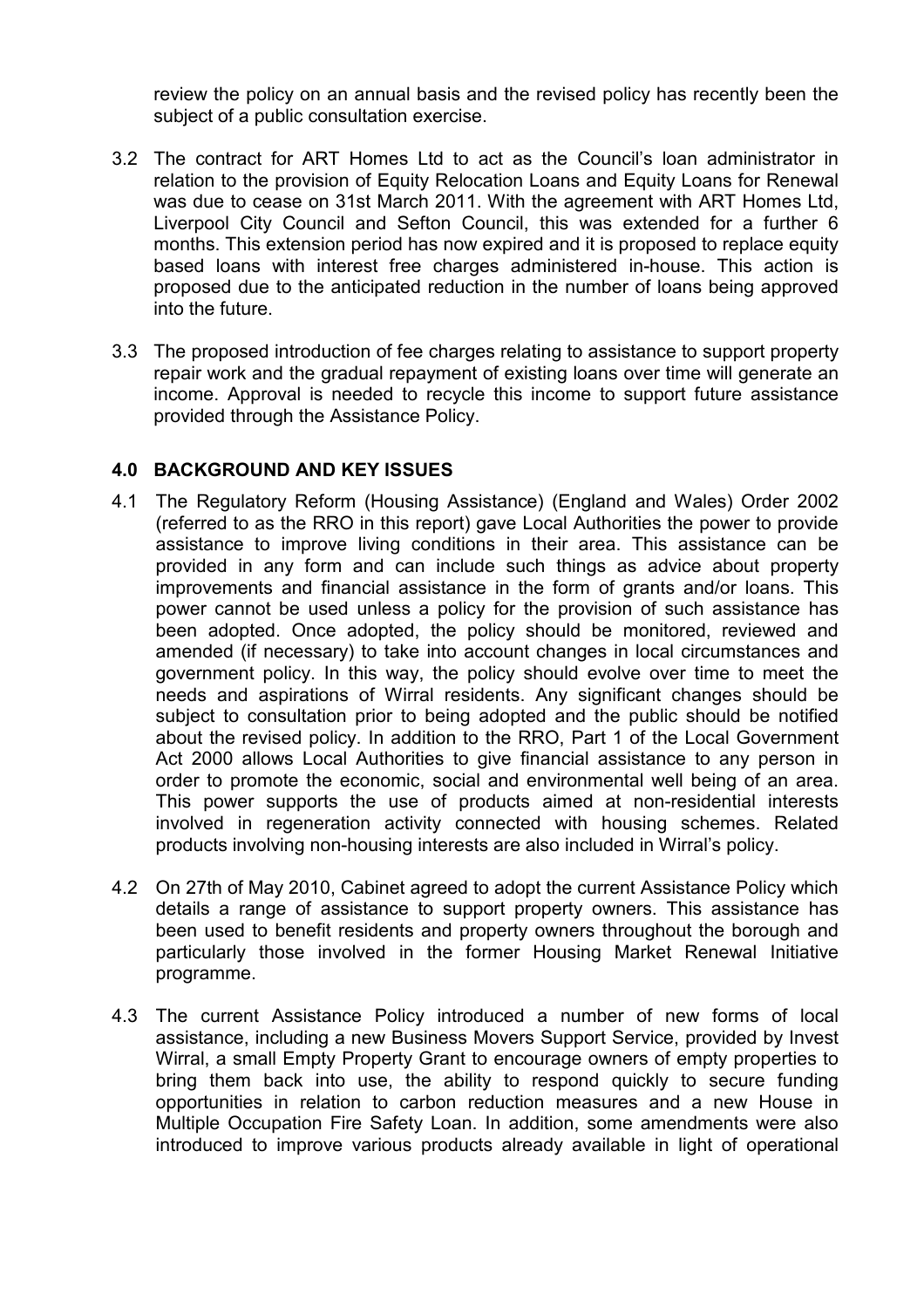experience. The current Assistance Policy can be viewed using the following internet link:

http://www.wirral.gov.uk/my-services/housing/housing-strategies-policiespartnerships/housing-regeneration-assistance-policy

- 4.4 With the exception of the Equity based Relocation and Renewal Loans and the services provided by the Wirral Home Improvement Agency and the Handy Person Service, the majority of the assistance provided is currently administered free of charge to the recipient. Administration charges are made in relation to both Equity Relocation and Renewal Loans and a flat rate charge of £300 is paid for Independent Financial Adviser (IFA). In addition, the Wirral Home Improvement Agency charges a fee for its services which covers both supervision and administration and the Handy Person service makes a small charge. Administration and IFA charges are rolled into any subsequent loan.
- 4.5 On the  $21^{st}$  July 2011 Cabinet agreed to undertake a consultation exercise in relation to proposed revisions to the Council's Assistance Policy. This report provides feedback on the completed consultation exercise and proposes that the revised policy be adopted.

#### **5.0 CONSULTATION**

- 5.1 The revised policy was subject to public consultation via the Council's website, local press and bespoke leaflets distributed via the Council's One Stop Shops. Council staff were also invited to comment on the proposed changes. No comments were received from members of the public about the proposed revisions, however, one comment was received from a member of staff regarding adapting the Home Repair Assistance product to assist with the Council's Healthy Homes Initiative.
- 5.2 Currently, the Council makes available loan assistance to certain categories of low income homeowners to undertake essential emergency repairs using Home Repair Assistance (HRA). Eligibility criteria restricts the availability of the HRA assistance, however, it is available borough wide. The approved budget for HRA assistance fro 2011/12 is £300K. The Council has also approved a budget of £105K in 11/12 to support the Healthy Homes Initiative. These resources are to be used to target vulnerable people living in substandard housing conditions. Applicants make contact directly or via our partner agencies, including Merseyside Fire and Rescue Service, Police, social care professionals, GPs and medical professionals, Children's Centres and other agencies who work with particularly vulnerable groups. In order to utilise the resources available for Healthy Homes in the most effective way, it has been suggested that the existing HRA product be extended to include eligible residents involved in the Healthy Homes Initiative. The £105K budget available would be ring fenced to the Healthy Homes Initiative and provide essential financial assistance to those in most need, utilising the existing paperwork and procedures already in use to process HRAs as well as continuing to finance Fire Safety Loans in high risk HMOs as required.

## **6.0 SUGGESTED AMENDMENTS TO THE EXISITING POLICY**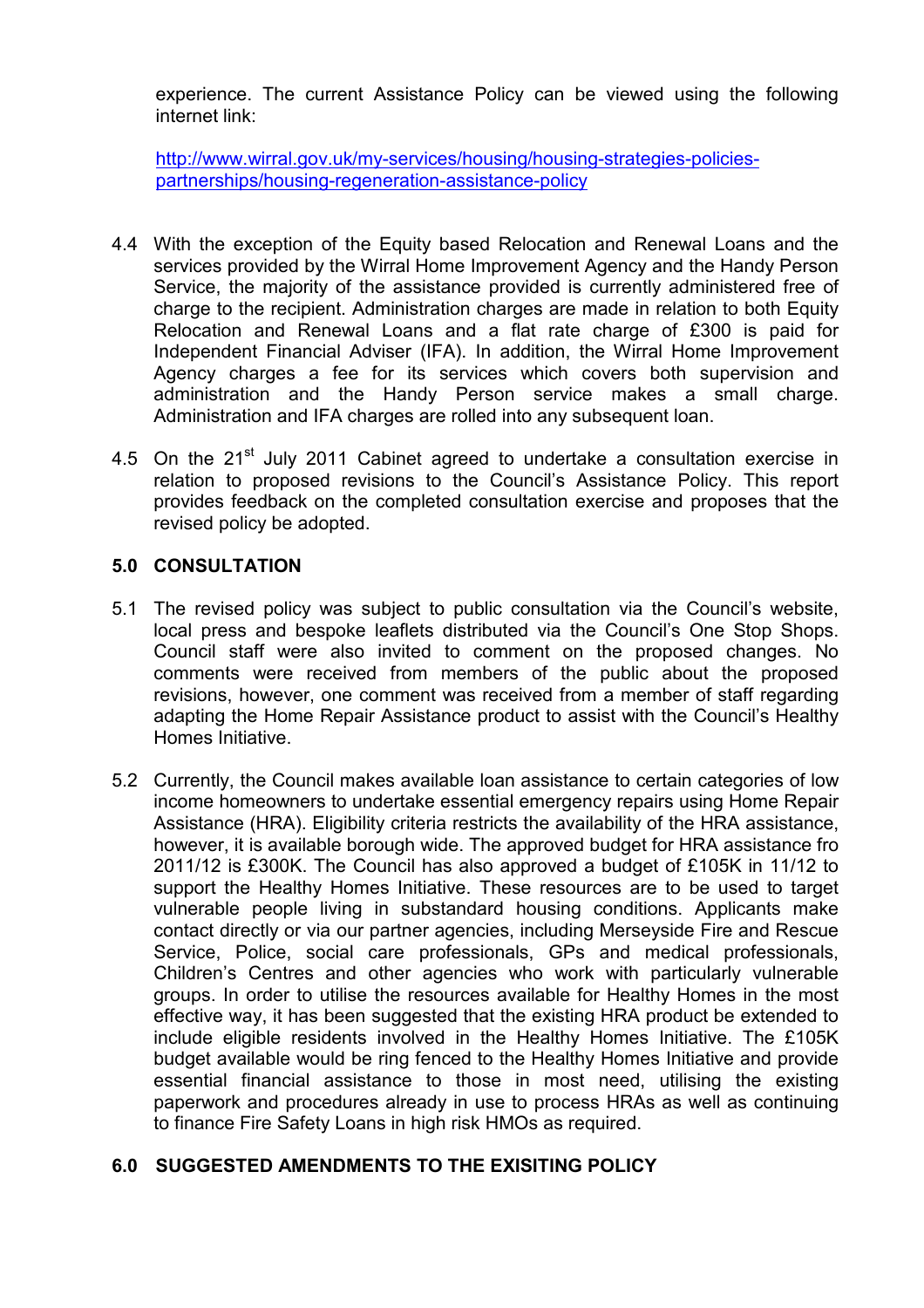- 6.1 The draft revised policy can be viewed using the link in 4.3 above:
	- Assistance for relocation (in connection with demolition schemes)
	- Assistance for renovation
	- Other (help for first time buyers, Handyperson Service, CAB advice etc)
- 6.2 The following table summarises the products/services currently available, the reasons why individual products should be retained or withdrawn and where changes have been made (if any).

| <b>Assistance</b>            | <b>Summary</b>                  | <b>Should it</b>                    | <b>Justification</b>                                            |
|------------------------------|---------------------------------|-------------------------------------|-----------------------------------------------------------------|
| <b>Currently Provided</b>    |                                 | be                                  |                                                                 |
|                              |                                 | <b>Retained?</b>                    |                                                                 |
| Relocation<br>Equity<br>Loan | £35,000 (up to<br>£55,000<br>in | No,<br>however, to                  | Existing<br>clearance<br>area<br>commitments resulting from the |
|                              | certain                         | be replaced                         | <b>HMRI</b><br>former<br>programme                              |
|                              | circumstances)                  | with<br>an                          | provide<br>demand<br>for<br>a<br>gap                            |
|                              | repayable gap                   | interest free                       | funding assistance be retained.                                 |
|                              | funding loan                    | loan                                | Numbers of new loans are to be                                  |
|                              |                                 | providing a                         | limited<br>to<br>the<br>resources                               |
|                              |                                 | similar level                       | available* New loan<br>product                                  |
|                              |                                 | of financial                        | similar<br>provides<br>level<br>a<br>0f                         |
|                              |                                 | support<br>$\overline{\phantom{m}}$ | financial support to the Equity                                 |
|                              |                                 | 6.4<br>see                          | based loan.                                                     |
| Homeloss. Loss and           | Financial                       | below<br>Yes                        | clearance<br>area                                               |
| <b>Disturbance</b>           | compensation                    |                                     | Existing<br>commitments resulting from the                      |
| Payments                     | moving<br>for                   |                                     | former HMRI programme. Any                                      |
|                              | from an area                    |                                     | new payments to be limited to                                   |
|                              | to<br>be                        |                                     | available*<br>resources<br><b>These</b>                         |
|                              | demolished                      |                                     | payments are equivalent to the                                  |
|                              | equivalent<br>to                |                                     | statutory payments that would                                   |
|                              | statutory                       |                                     | made<br><b>if</b><br>Compulsory<br>be                           |
| Wirral<br><b>Business</b>    | payments                        | Yes                                 | Purchase action is undertaken                                   |
| <b>Relocation Loan</b>       | £35,000 (up to<br>£45,000       |                                     | clearance<br>Existing<br>area<br>commitments resulting from the |
|                              | repayable gap                   |                                     | former HMRI programme. There                                    |
|                              | funding loan                    |                                     | is a remaining business interest.                               |
| <b>Homemovers Service</b>    | Advisory                        | Yes                                 | Existing<br>clearance<br>area                                   |
|                              | service to help                 |                                     | commitments resulting from the                                  |
|                              | people<br>move                  |                                     | <b>HMRI</b><br>former<br>programme.                             |
|                              | from                            |                                     | Staffing<br>numbers<br>have<br>been                             |
|                              | demolition                      |                                     | reduced from 3 to 1 in 2011 to                                  |
|                              | areas                           |                                     | reflect<br>the<br>reduced                                       |
| <b>Assistance</b>            |                                 | <b>Should it</b>                    | activity/demand for this service*<br><b>Justification</b>       |
|                              | <b>Summary</b>                  |                                     |                                                                 |

# **ASSISTANCE FOR RELOCATION**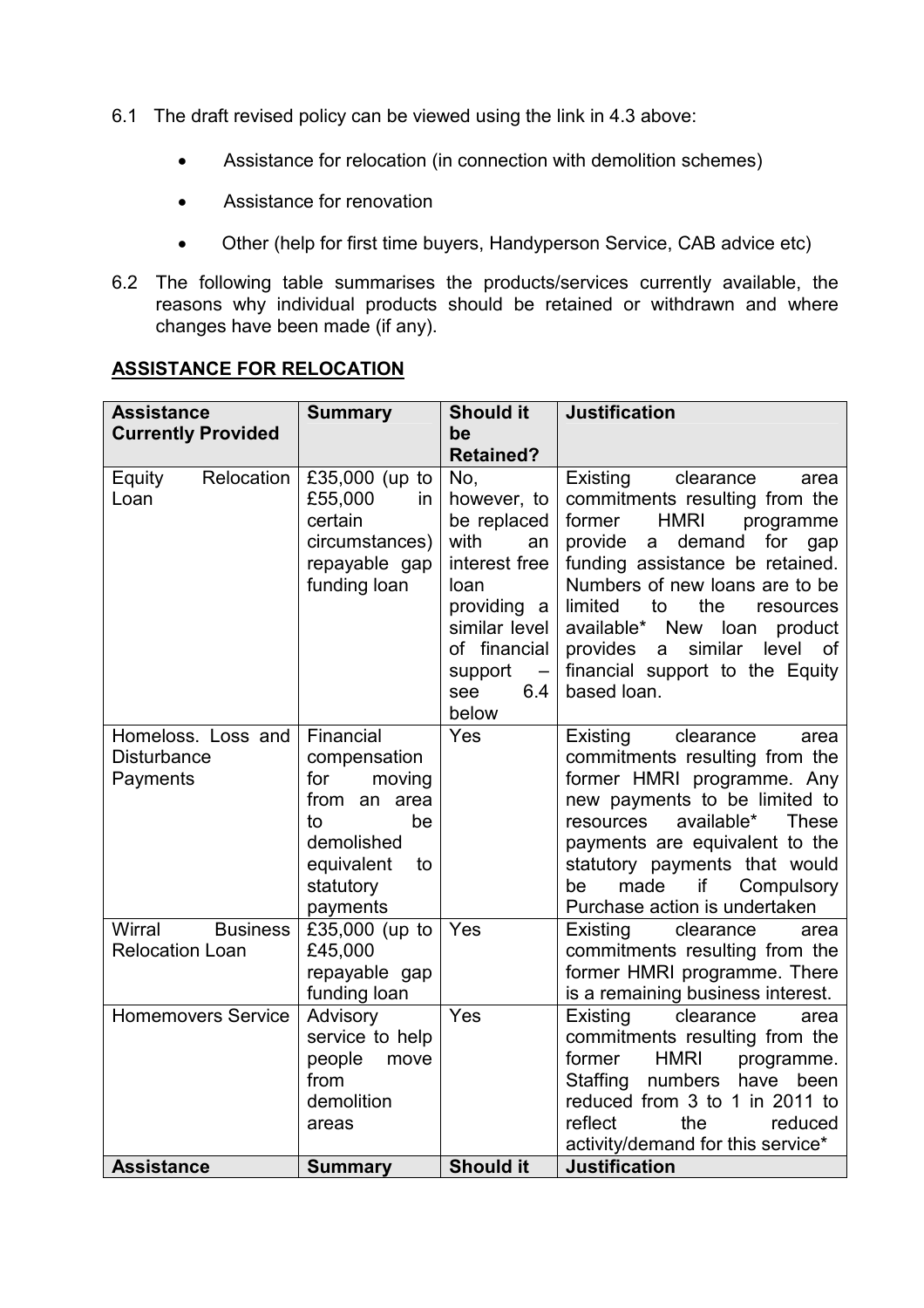| <b>Currently Provided</b>                   |                                                                                                                                                                                           | be<br><b>Retained?</b> |                                                                                                                                                                                                                                                                                             |
|---------------------------------------------|-------------------------------------------------------------------------------------------------------------------------------------------------------------------------------------------|------------------------|---------------------------------------------------------------------------------------------------------------------------------------------------------------------------------------------------------------------------------------------------------------------------------------------|
| Independent<br><b>Financial Advice</b>      | Financial<br>advice<br>for<br>owner-<br>occupiers<br>moving<br>from<br>clearance<br>areas                                                                                                 | Yes                    | Existing<br>clearance<br>area<br>commitments resulting from the<br>HMRI programme. This service<br>is integral with accessing the<br>Equity Relocation<br>Loan<br>and<br>provides an 'arms length' service<br>independent of the<br>Council.<br>Limited new referrals envisaged.<br>$\star$ |
| <b>Relocation Grants</b>                    | Up to £10,000<br>funding<br>gap<br>grant<br>to<br>be<br>paid<br><i>in</i><br>addition<br>to<br>Equity<br>Relocation<br>if<br>Loan,<br>necessary                                           | <b>No</b>              | None approved to date. None<br>envisaged. Gap funding will be<br>provided by the Relocation loan<br>product.                                                                                                                                                                                |
| <b>Business</b><br><b>Movers</b><br>Support | Advisory<br>service to help<br>non residential<br>interests move<br>from<br>demolition<br>areas                                                                                           | Yes                    | officers<br>will<br>continue<br>LA<br>to<br>provide support to any remaining<br>involved<br>the<br>businesses<br>in<br>remaining clearance schemes.                                                                                                                                         |
| Relocation<br>Rent<br>Support               | Rental<br>gap<br>funding<br>grant<br>help<br>non<br>to<br>residential<br>interests move<br>from<br>demolition<br>areas.<br>Parachute<br>payment<br>decreasing<br>over 5<br>year<br>period | Yes                    | Originally created to assist with<br>relocation<br>of<br>businesses<br>the<br>from the Cavendish Enterprise<br>Centre in Birkenhead. This will<br>be retained as an option to<br>assist the remaining businesses<br>involved<br>HMRI<br>in<br>clearance<br>schemes.                         |

\* can be funded by a combination of resources from the Community Fund and capital receipts/capital programme funding rolled over from 2010/11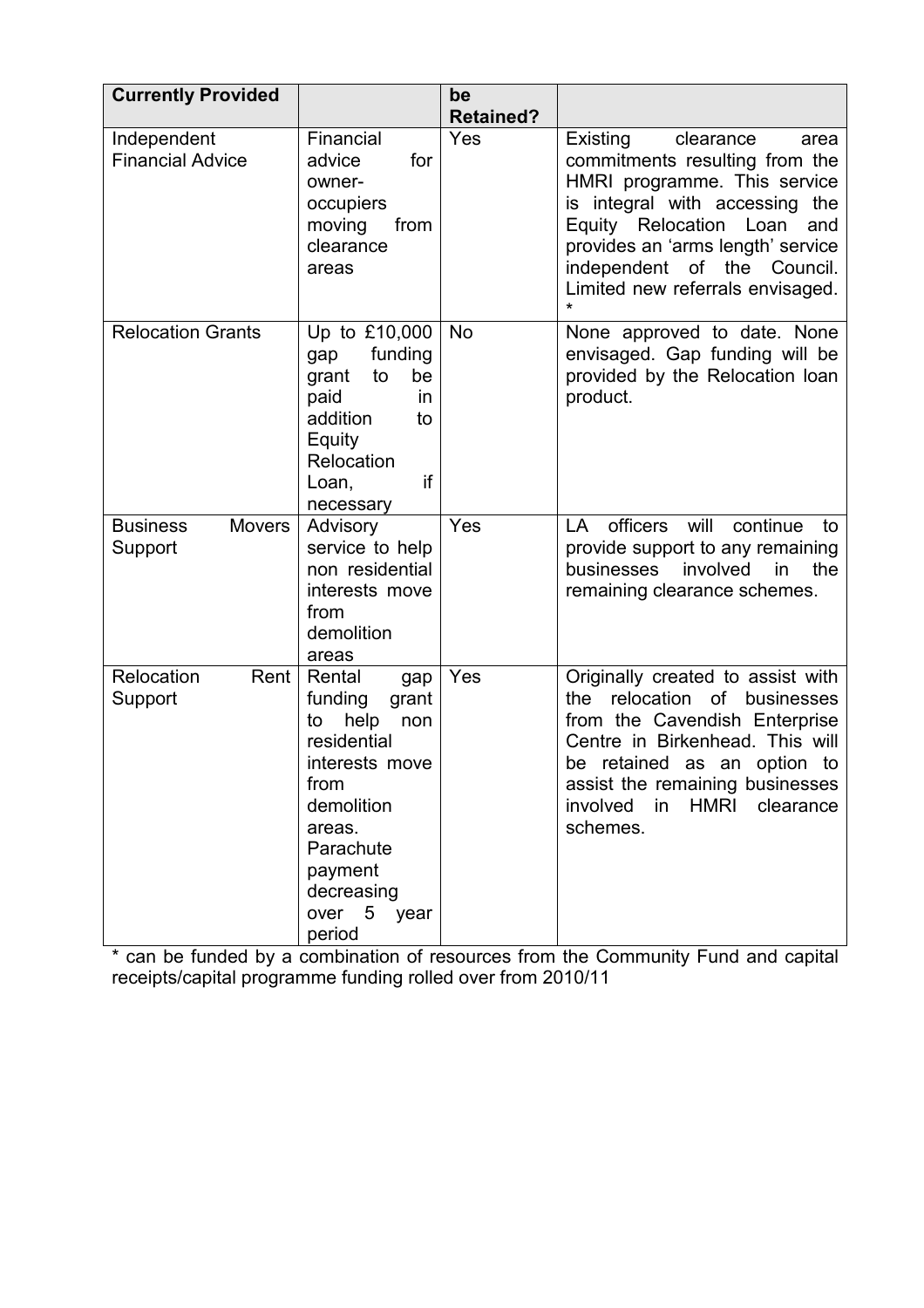# **ASSISTANCE FOR RENOVATION**

| <b>Assistance</b>                                 | <b>Summary</b>                                                                                                                                                                                                                       | <b>Should it</b>                                                                                          | <b>Justification</b>                                                                                                                                                                                                                                                                |
|---------------------------------------------------|--------------------------------------------------------------------------------------------------------------------------------------------------------------------------------------------------------------------------------------|-----------------------------------------------------------------------------------------------------------|-------------------------------------------------------------------------------------------------------------------------------------------------------------------------------------------------------------------------------------------------------------------------------------|
| <b>Provided</b>                                   |                                                                                                                                                                                                                                      | be<br><b>Retained?</b>                                                                                    |                                                                                                                                                                                                                                                                                     |
| <b>Group Repair</b>                               | <b>Block</b><br>repair<br>grant for owner-<br>occupiers (up to<br>$100\%$ ,<br>but<br>normally 75% of<br>cost of works)<br>landlords<br>and<br>$(75%$ of cost of<br>works)                                                           | Yes                                                                                                       | The Council has submitted a bid<br>for resources from the Regional<br>Growth Fund to undertake the 4th<br>and final phase of the Triangles<br>Scheme<br>Group Repair<br>in.<br><b>Birkenhead</b>                                                                                    |
| Wirral<br>Neighbourhood<br><b>Facelift Scheme</b> | <b>Block</b><br>repair<br>grant for owner-<br>occupiers (up to<br>100%.<br>but<br>normally 75% of<br>cost of works)<br>landlords<br>and<br>$(75\% \text{ of cost of})$<br>works). Wider<br>scope of works<br>than<br>Group<br>Repair | Yes                                                                                                       | Scheme currently in progress in<br>Paterson Street, Birkenhead. No<br>new schemes envisaged at this<br>time.<br>moment<br>in<br>Ongoing<br>scheme is fully resourced from a<br>contribution of HMRI resources<br>contributions<br>made<br>and<br>by<br>previous scheme participants |
| Equity<br>for<br>Loans<br>Renewal                 | Up to £30,000<br>repayable<br>loan<br>available<br>to<br>renovate<br>failing<br>houses<br>statutory<br>the<br>minimum<br>standard                                                                                                    | No,<br>however,<br>to<br>be<br>replaced<br>with<br>an<br>interest<br>free loan $-$<br>6.4<br>see<br>below | Capital<br>Programme<br>makes<br>provision for up to 3 new Loans<br>in 2011/12, assuming the loans<br>are for the maximum funding<br>available.                                                                                                                                     |
| Repair<br>Home<br>Assistance                      | Up to $£6,000$<br>interest<br>free<br>loan<br>repayable<br>to deal<br>with<br>small<br>scale<br>emergency<br>works to protect<br>the health and<br>safety of<br>the<br>occupants                                                     | Yes                                                                                                       | Programme<br>Capital<br>makes<br>provision for a minimum of 50<br>new loans in 2011/12. Product to<br>be expanded to support the<br>Healthy Homes Initiative.                                                                                                                       |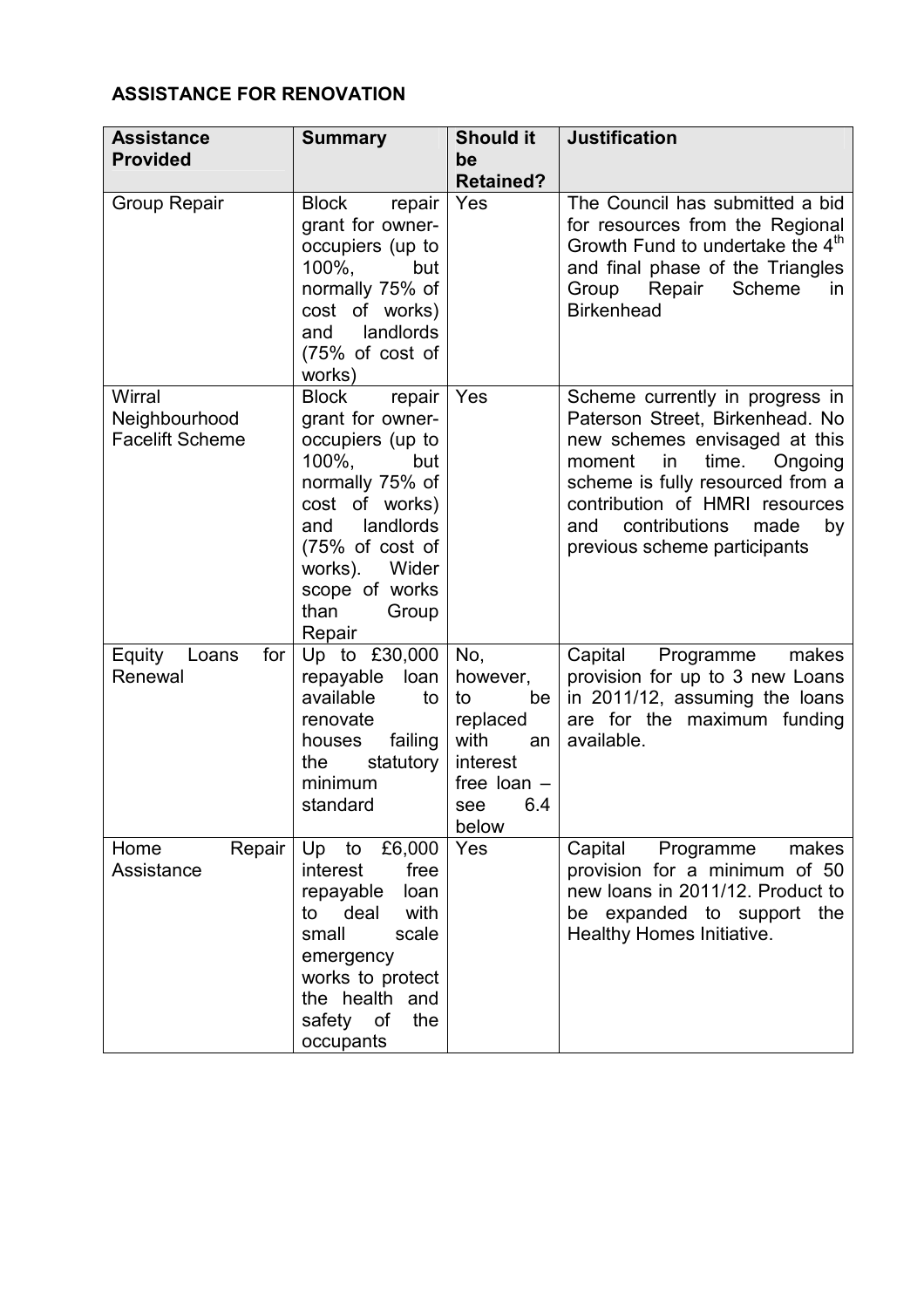| <b>Assistance</b>                                | <b>Summary</b>                                                                                                                                                            | <b>Should</b><br>it. | <b>Justification</b>                                                                                                                                                                |
|--------------------------------------------------|---------------------------------------------------------------------------------------------------------------------------------------------------------------------------|----------------------|-------------------------------------------------------------------------------------------------------------------------------------------------------------------------------------|
| <b>Provided</b>                                  |                                                                                                                                                                           | be                   |                                                                                                                                                                                     |
|                                                  |                                                                                                                                                                           | <b>Retained?</b>     |                                                                                                                                                                                     |
| <b>Business</b><br>Wirral<br><b>Renewal Loan</b> | Up to £30,000<br>repayable<br>loan<br>available<br>to<br>renovate<br>business<br>premises<br>in<br>connection with<br>demolition<br>schemes<br>and<br><b>Group Repair</b> | Yes                  | A number of businesses remain<br>in HMRI clearance schemes                                                                                                                          |
| Home<br>Wirral                                   | $\mathsf{A}$<br>service<br>to                                                                                                                                             | Yes                  | To<br>administer<br>the                                                                                                                                                             |
| Improvement<br>Agency                            | help vulnerable<br>residents<br>to<br>repair, improve,<br>maintain<br>and<br>their<br>adapt<br>house                                                                      |                      | <b>DFG</b><br>statutory/mandatory<br>process. Commission work on<br>behalf of older, vulnerable and<br>disabled residence                                                           |
| Handy<br>Person                                  | Low<br>cost                                                                                                                                                               | Yes                  | Carry out works and home safety                                                                                                                                                     |
| Service                                          | advisory<br>and<br>repair<br>service<br>for the elderly,<br>disabled<br>and<br>vulnerable                                                                                 |                      | assessments on behalf of PCT,<br>Hospital Trust, DASS & CYPD to<br>vulnerable, disabled and older<br>people, which include<br>minor<br>adaptations<br>hospital<br>and<br>discharge. |
| <b>Disabled</b><br><b>Facilities</b><br>Grants   | statutory<br>mandatory grant<br>is available to<br>eligible disabled<br>people to assist<br>with adaptation<br>works                                                      | Yes                  | This is a mandatory grant. The<br>Council<br>does<br>not have<br>any<br>discretion to withdraw this grant                                                                           |
| Safety<br><b>HMO</b><br>Fire<br>Loan             | Up to a £10,000<br>repayable loan<br>provide<br>to<br>essential<br>fire<br>safety works in<br>certain Houses<br>Multiple<br>in.<br>Occupation                             | Yes                  | Capital<br>Programme<br>makes<br>for 10<br>provision<br>Fire<br>Safety<br>Loans in 11/12                                                                                            |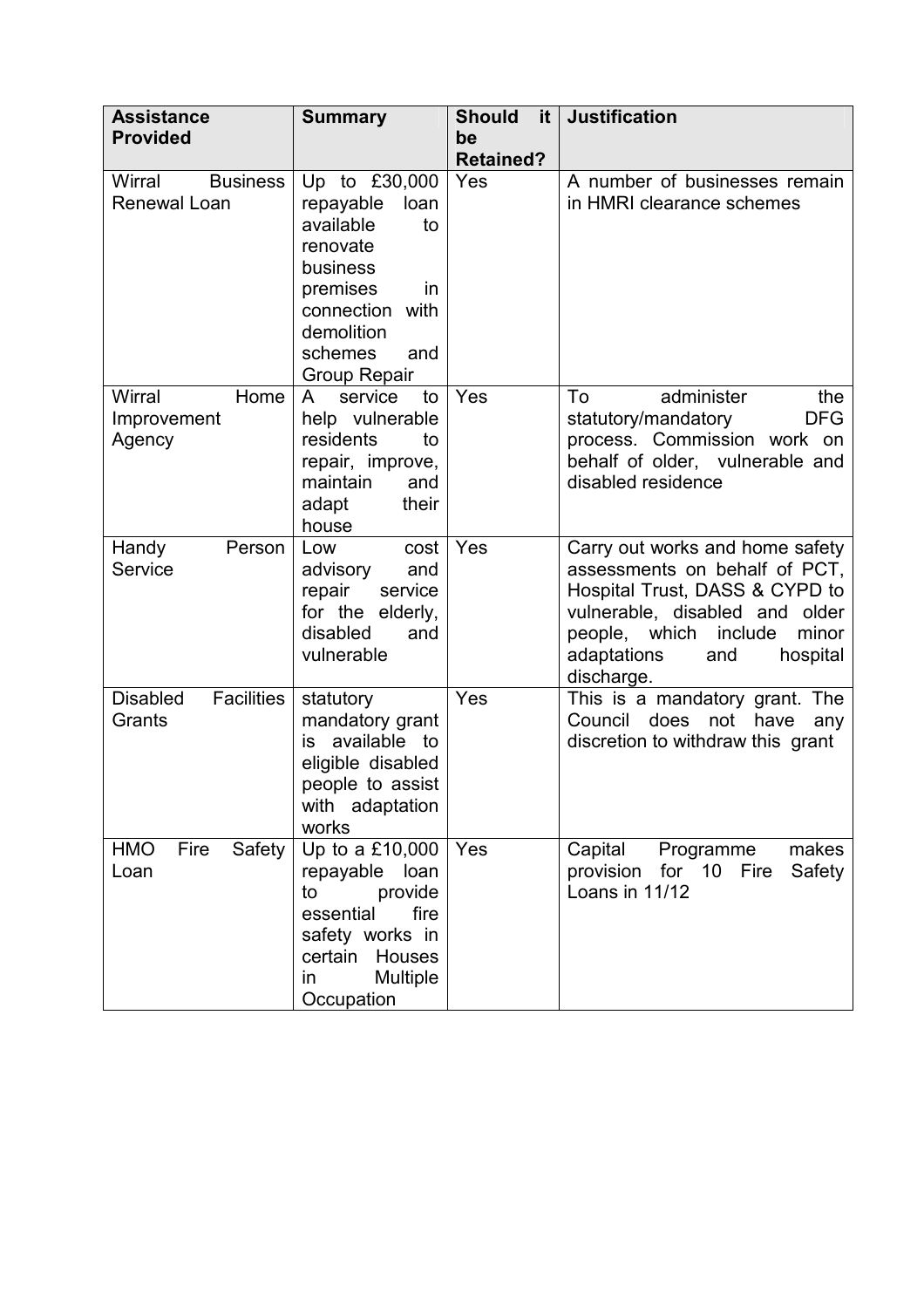# **OTHER ASSISTANCE**

| <b>Assistance</b><br><b>Provided</b> | <b>Summary</b>                                                                                                                                                                                                                 | Should it be<br><b>Retained?</b> | <b>Justification</b>                                                                                                                                                                                                                                                                                                                                                               |
|--------------------------------------|--------------------------------------------------------------------------------------------------------------------------------------------------------------------------------------------------------------------------------|----------------------------------|------------------------------------------------------------------------------------------------------------------------------------------------------------------------------------------------------------------------------------------------------------------------------------------------------------------------------------------------------------------------------------|
| Property<br>Empty<br>Assistance      | Interest<br>free<br>to<br>loan<br>up<br>£10,000<br>towards<br>bringing<br>back<br>certain<br>long<br>empty<br>term<br>properties                                                                                               | <b>No</b>                        | Empty Property Loans were<br>resource intensive to deliver<br>and have been replaced with<br>small empty property grants<br>which should bring in five times<br>more empty properties back in<br>for<br>the<br>to<br>use<br>same<br>expenditure.                                                                                                                                   |
| <b>HOUSED</b>                        | term<br>Long<br>empty<br>properties<br>acquired<br>and<br>renovated<br>by<br>the Council and<br>sold at a 10%<br>discount<br>to<br>certain<br>of<br>categories<br>buyers<br>including<br>low<br>first<br>income<br>time buyers | Yes                              | A Round Two Regional Growth<br>Fund bid has been submitted<br>requesting<br>to<br>resources<br>improve a number of<br>units<br>acquired in Central Birkenhead<br>of<br>the<br><b>HOUSED</b><br>part<br>as<br>scheme. It is proposed that the<br>model<br>will<br>be<br>adapted to<br>reduce both the work extent<br>completed and the officer time<br>necessary to complete a sale |
| Empty<br>Property<br>Grant           | Grant of £2000<br>the<br>towards<br>renovation<br>costs needed to<br>bring back into<br>use empty long<br>term properties                                                                                                      | Yes                              | The Capital Programme makes<br>provision for 60 Empty Property<br>Grants in 2011/12.                                                                                                                                                                                                                                                                                               |
| Cosy Loans                           | Interest<br>free<br>repayable loan<br>up to $£2,000$ to<br>help<br>households<br>improve<br>their<br>energy<br>efficiency.<br>Can<br>include<br>the<br><b>of</b><br>provision<br>renewables                                    | Yes                              | Revolving loan pot carry over<br>from<br>10/11.<br>No<br>additional<br>resources to be added in 11/12                                                                                                                                                                                                                                                                              |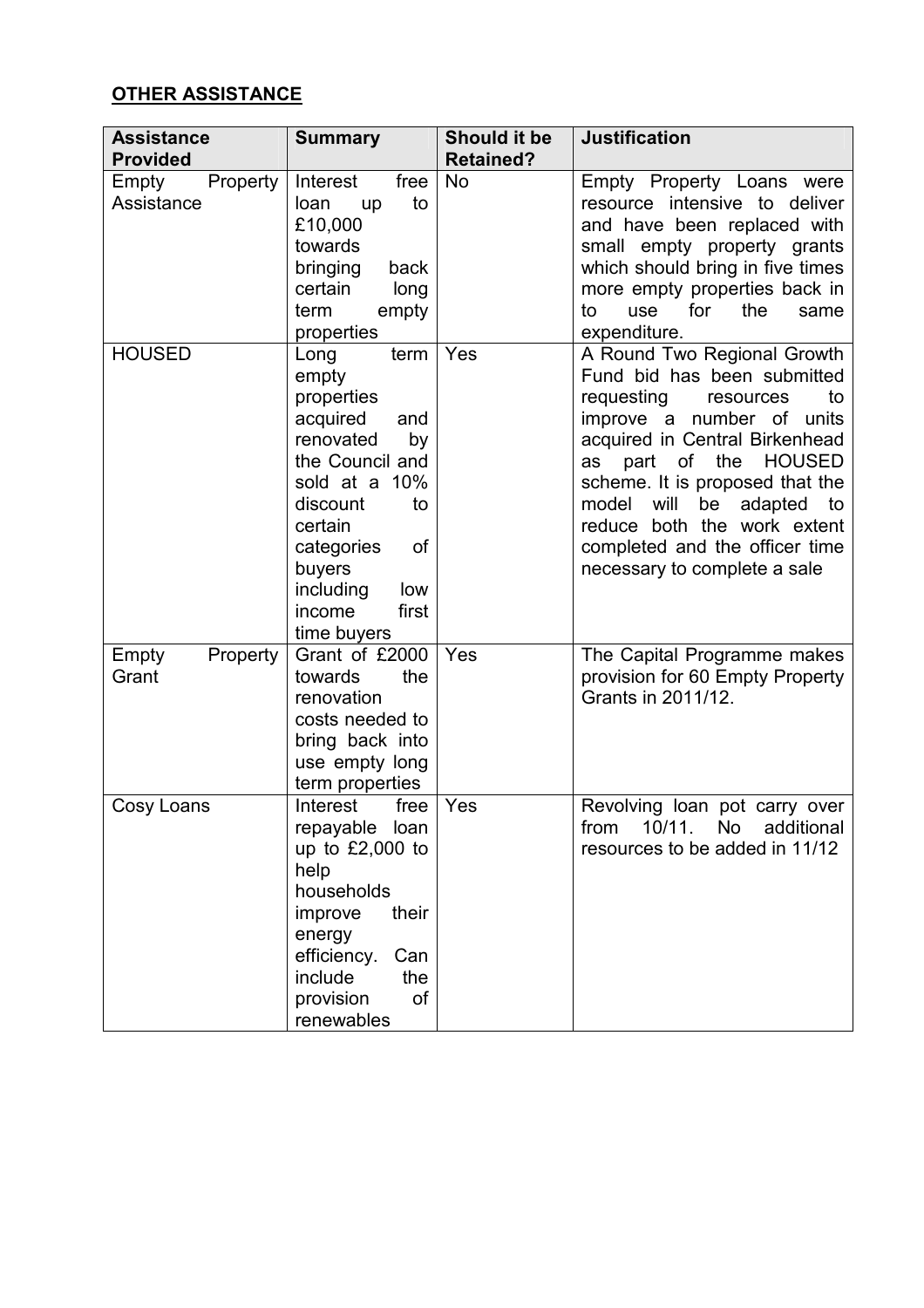| <b>Assistance</b><br><b>Provided</b> | <b>Summary</b>                                                                                                                                                                                                     | Should it be<br><b>Retained?</b>                                              | <b>Justification</b>                                                                                                                                                                                |
|--------------------------------------|--------------------------------------------------------------------------------------------------------------------------------------------------------------------------------------------------------------------|-------------------------------------------------------------------------------|-----------------------------------------------------------------------------------------------------------------------------------------------------------------------------------------------------|
| Homes<br>Cosy<br>Heating             | Grant<br>assistance<br>previously<br>provided<br>to<br>residents in the<br>old HMRI area<br>and the<br><b>New</b><br><b>Brighton</b><br>Healthy Homes<br>area to improve<br>energy<br>efficiency<br>and<br>heating | Yes                                                                           | Capital<br>Programme<br>makes<br>provision for a minimum of 140<br>grants in 2011/13. Grants to be<br>available Borough wide and for<br>heating only to compliment<br>other Warmer Wirral activity. |
| <b>First Homes</b>                   | Home<br>buying<br>advisory<br>service for first<br>time<br>buyers.<br>Includes a grant<br>payment of up<br>£2,000<br>to<br>towards<br>the<br>costs<br>associated with<br>buying a house                            | <b>No</b>                                                                     | Limited interest in this product.<br>No provision made within the<br>Capital Programme for 2011-13                                                                                                  |
| Home Purchase<br>Assistance Loan     | Equity based<br>repayable loan<br>up to 30% of<br>the value of the<br>house to assist<br>with a deposit<br>towards<br>a<br>commercial<br>mortgage                                                                  | <b>No</b>                                                                     | Not possible to implement as<br>originally envisaged, following<br>legal advice. Concept has been<br>superseded by<br>HomeBuy<br>Direct and FirstBuy models for<br>enabling home ownership          |
| Debt and Housing<br>Advice           | Fast Track debt<br>and<br>housing<br>advisory<br>service<br>provided by the<br>CAB<br>to<br>residents of the<br>former<br><b>HMRI</b><br>area                                                                      | Yes, but with<br>more<br>a<br>specific remit<br>of preventing<br>homelessness | This service is to be refocused<br>homelessness prevention<br>on<br>and maintained by the use of<br>Homelessness Grant.                                                                             |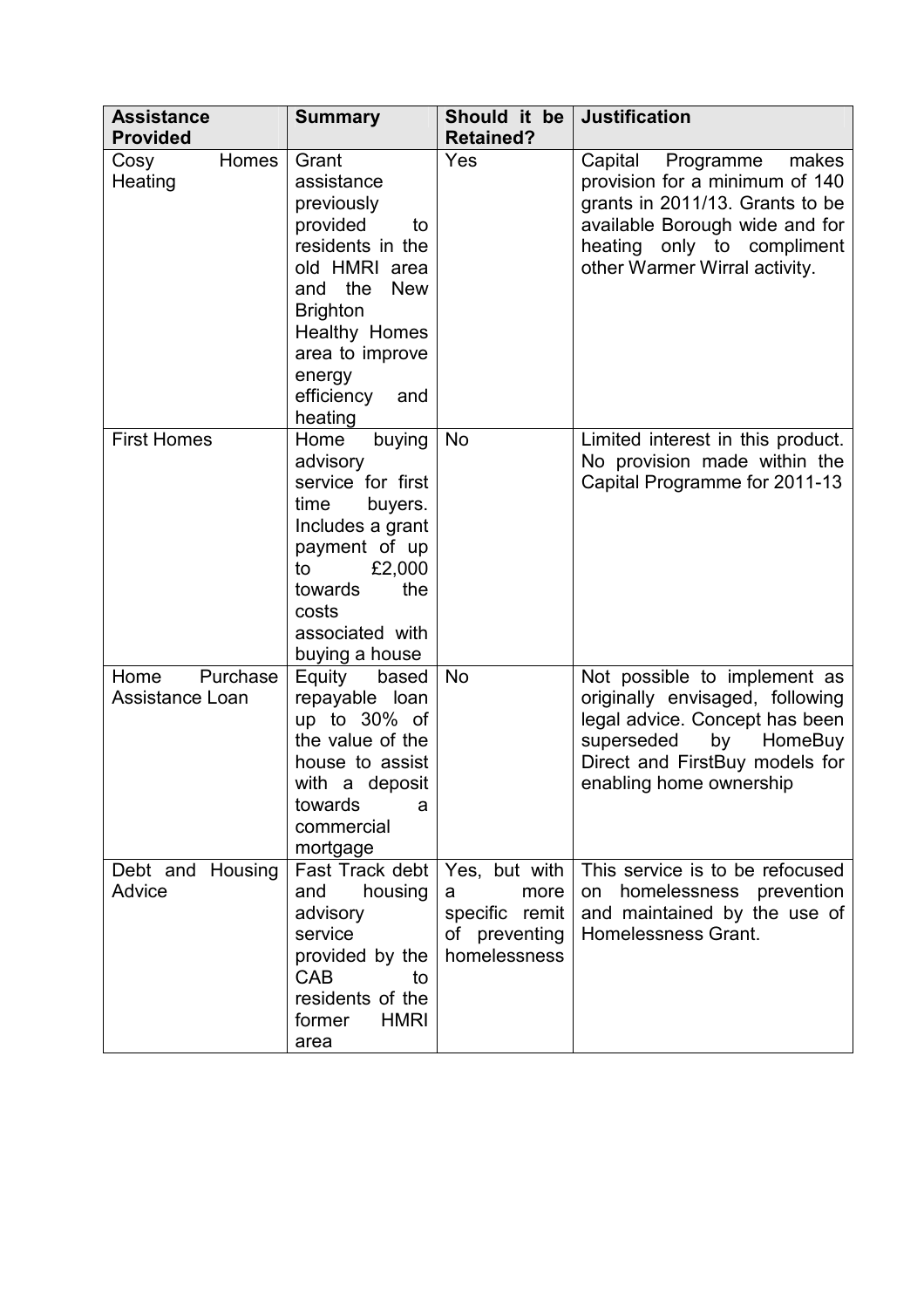| <b>Assistance</b><br><b>Provided</b>                           | <b>Summary</b>                                                                                                                                                                                                            | Should it be<br><b>Retained?</b> | <b>Justification</b>                                                                                                                                                                       |
|----------------------------------------------------------------|---------------------------------------------------------------------------------------------------------------------------------------------------------------------------------------------------------------------------|----------------------------------|--------------------------------------------------------------------------------------------------------------------------------------------------------------------------------------------|
| Assistance<br>to<br>carbon<br>support<br>reduction Initiatives | ability<br>The<br>to<br>introduce<br>financial<br>assistance<br><i>in</i><br>order to secure<br>external<br>grant<br>that<br>funding<br>be<br>may<br>available<br>in<br>connection with<br>carbon<br>reduction<br>schemes | Yes                              | Council's<br>the<br>Supports<br>objectives on<br>Carbon<br>Reduction.<br>Any<br>such<br>new<br>will<br>assistance<br>have<br>be<br>to<br>before<br>resourced<br>any<br>commitment is made. |

- 6.3 All references to the Director of Regeneration and the Department of Regeneration throughout the policy document are to be replaced with the Interim Director of Corporate Services and the Department of Corporate Services, respectively.
- 6.4 Since the introduction of Equity Relocation and Renewal Loans for home owners Wirral Council and its former HMRI partners appointed ART Homes Ltd ("ART") to provide a loan administration service. Over time, this has resulted in 68 Loans being approved for Wirral residents to a value in excess of  $£1.7m$ . The original contract with ART provided value for money based on a minimum number of loans being referred each year. When the contract was originally let, financial resources were available to secure the turnover of loans required to ensure best value. The contract arrangements with ART expired at the end of September 2011. Following a period of uncertainty about the future of HMRI and its eventual demise and the unprecedented savings being made in local government and the public sector in general, predicting future workload and potential business value made it difficult to embark on procuring a loan provider beyond September 2011. Cabinet Members were made aware on the  $21<sup>st</sup>$  July 2011 of a proposal to withdraw the provision of equity based products (previously provided by ART) and replace them with an interest free legal charge against the property. These replacement loan products would be administered in-house using existing staffing resources. The new loan products formed part of the consultation exercise.
	- 6.5 Since the July Cabinet meeting, ART have announced that in response to the economic climate, cuts to public expenditure spending and the removal of ring fencing for private sector renewal they intend to manage down their business. Existing contracts will be honoured until they expire in March 2012, but no new business will be undertaken with a commitment beyond March 2012. This decision by ART, strengthens the case to withdraw from providing equity based loans to owner-occupiers and provide a replacement loan product, administered in-house.
	- 6.6 In light of the savings being made in the public sector and the demise of both the HMRI and Regional Housing Pot as traditional sources of funding to support the delivery of the assistance policy, it is proposed to introduce a flat rate administration fee of £300 in connection with HRA Loan assistance. This charge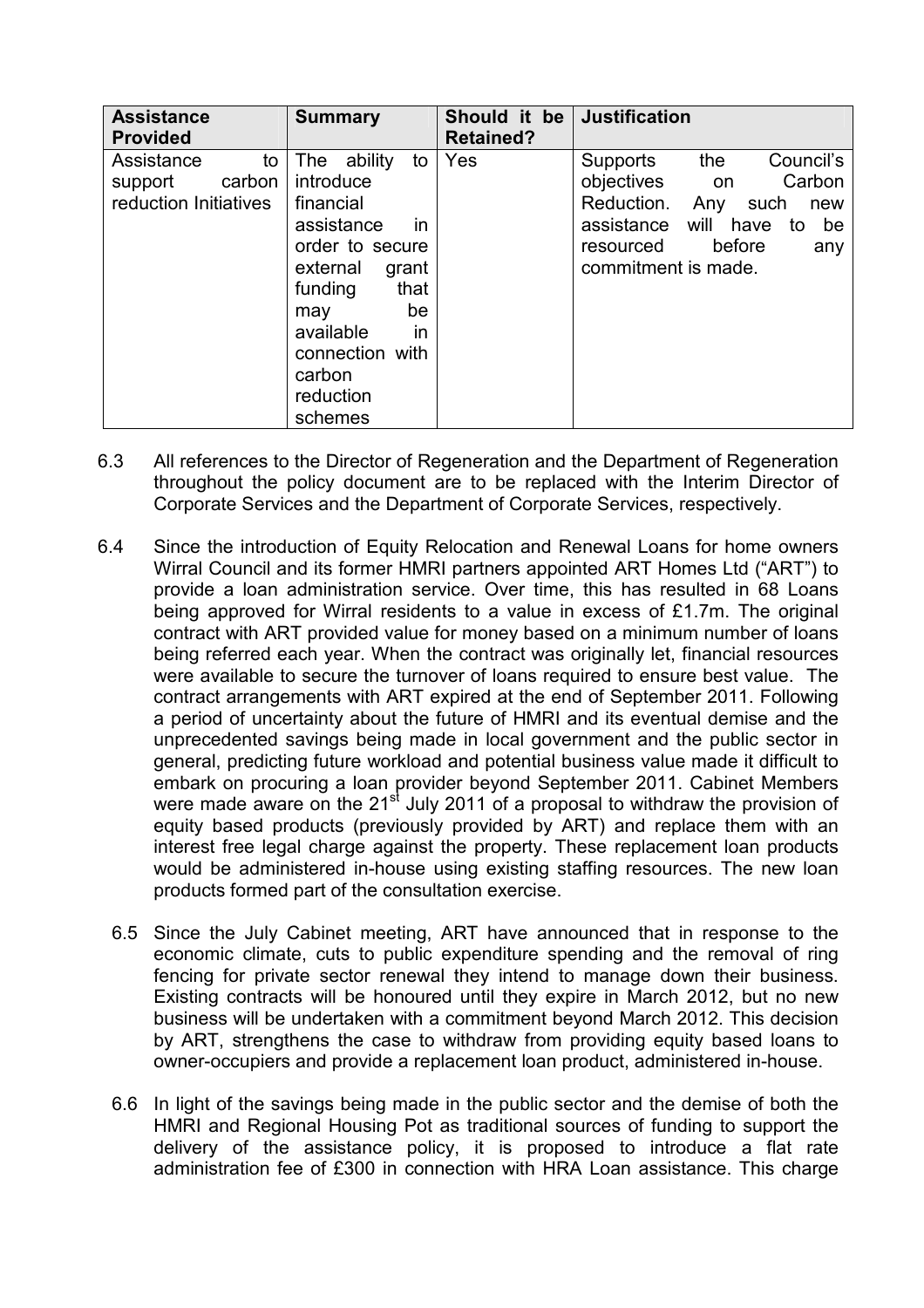will be incorporated in the loan within the existing £6000 limit and will help towards meeting the revenue costs needed to ensure the delivery of these particular loans. In addition, it is proposed to introduce a similar flat rate fee in connection with any new interest free charges introduced to replace the existing equity loans for owneroccupiers.

6.7 On the  $14<sup>th</sup>$  October 2010, Members agreed to a new policy on environmental responsibility in relation to support provided through the Assistance Policy. Both this policy and the supporting guidance were included as part of the consultation exercise. The policy on environmental responsibility and supporting guidance will be incorporated into the revised Assistance Policy.

## **7.0 RELEVANT RISKS**

- 7.1 Failure to reduce the range of assistance available runs the risk of raising expectations that cannot be met within both the staffing and financial resources that are available.
- 7.2 Even with a leaner assistance policy, financial resource restrictions may prevent the Council assisting all those requesting help. This may well put people who are least able to help themselves at risk in terms of their health and safety in and around their homes. Follow-up statutory enforcement action will be considered.

#### **8.0 OTHER OPTIONS CONSIDERED**

8.1 The review and suggested revisions form part of a rolling annual review. The consultation exercise provides an opportunity to challenge existing provision and/or suggest new alternative assistance.

#### **9.0 CONSULTATION**

9.1 The policy revisions set out in this report have been subject to public consultation via the Council's website, local press. A consultation leaflet summarising the proposed revisions was made available in the Councils One Stop Shops throughout the consultation period of 6 weeks. Comments were invited by the  $19<sup>th</sup>$ September 2011.

#### **10.0 IMPLICATIONS FOR VOLUNTARY, COMMUNITY AND FAITH GROUPS**

10.1 None

## **11.0 RESOURCE IMPLICATIONS: FINANCIAL; IT; STAFFING; AND ASSETS**

11.1 Since the demise of both the Housing Market Renewal Initiative and the Regional Housing Pot the staffing provision in the Private Sector Housing Renewal and HMRI Delivery Team has been substantially reduced through a combination of voluntary severance and redeployment within the Housing Division. Revenue funding has been secured from the Community Fund and the Council's own resources to maintain the remaining staffing complement for 2011/12. It is considered that the remaining officers have both the skills and capacity necessary to deliver the proposed revised Assistance Policy utilising the capital resources available for 2011/12.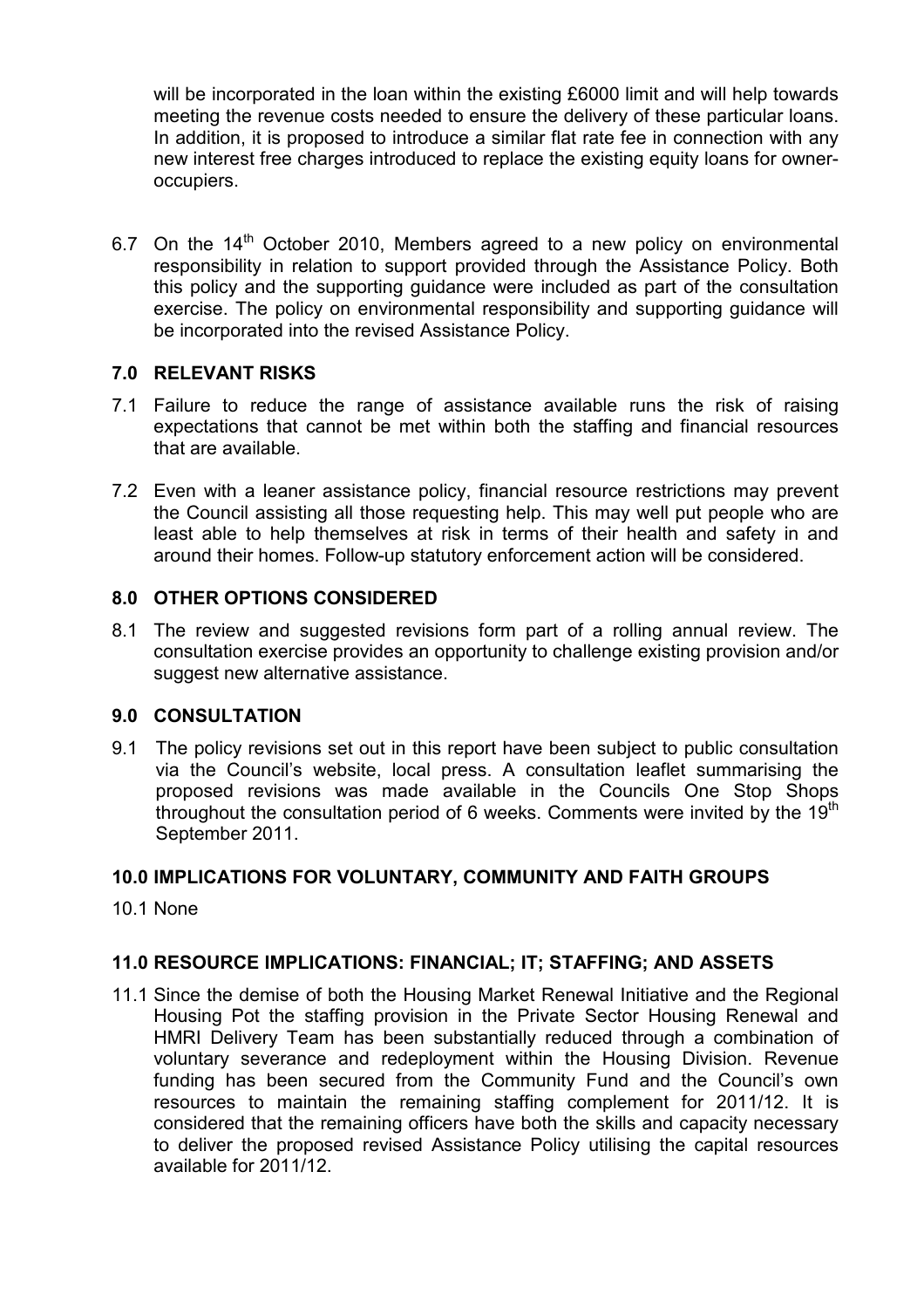- 11.2 The expiration of the ART contract at the end of September 2011 will have implications for the ongoing management of the outstanding equity loan book, including any loan repayments. At the time of writing this report, the detailed implications are not yet known and I intend to report back to Members at a later stage when these details become clear.
- 11.3 No new IT investment is envisaged during 2011/12
- 11.4 Bringing long-term vacant property back into use can attract an additional un-ring fenced grant under the New Homes Bonus, which match funds the additional Council Tax potential from increases in the effective housing stock, with an additional amount for affordable homes, for the following six years.

#### **12.0 LEGAL IMPLICATIONS**

12.1 The policy is made in relation to housing stock under the powers of the Regulatory Reform ( Housing Assistance ) ( England and Wales ) Order 2002 and in relation to businesses under powers of the Local Government Act 2000

#### **13.0 EQUALITIES IMPLICATIONS**

- 13.1 The revised assistance policy will help those members of society least able to afford to undertake improvements or move to alternative accommodation. In addition, it will assist private landlords to improve housing conditions for some of the most vulnerable members of society. The policy targets the majority of the assistance towards low income households. Those applicants deemed to have the ability to afford improvements or relocation by other means will be sign-posted accordingly.
- 13.2 An Equality Impact Assessment has previously been completed for the combined delivery of the clearance, refurbishment and new build schemes in line with Housing Market Renewal Programme and the Private Sector Housing and Regeneration Assistance Policy**.** A separate Equality Impact Assessment covering the Private Sector Housing and Regeneration Assistance Policy has now been undertaken.

#### **14.0 CARBON REDUCTION IMPLICATIONS**

14.1 The introduction of a policy on environmental responsibility and supporting guidance will support Wirral Council's commitment to reduce Wirral's carbon footprint, which is a Corporate Priority in the Council's Corporate Plan.

#### **15.0 PLANNING AND COMMUNITY SAFETY IMPLICATIONS**

15.1 None

**REPORT AUTHOR: Alan Lipscombe Housing Renewal Manager** telephone: (0151) 691 8122 email: alanlipscombe@wirral.gov.uk